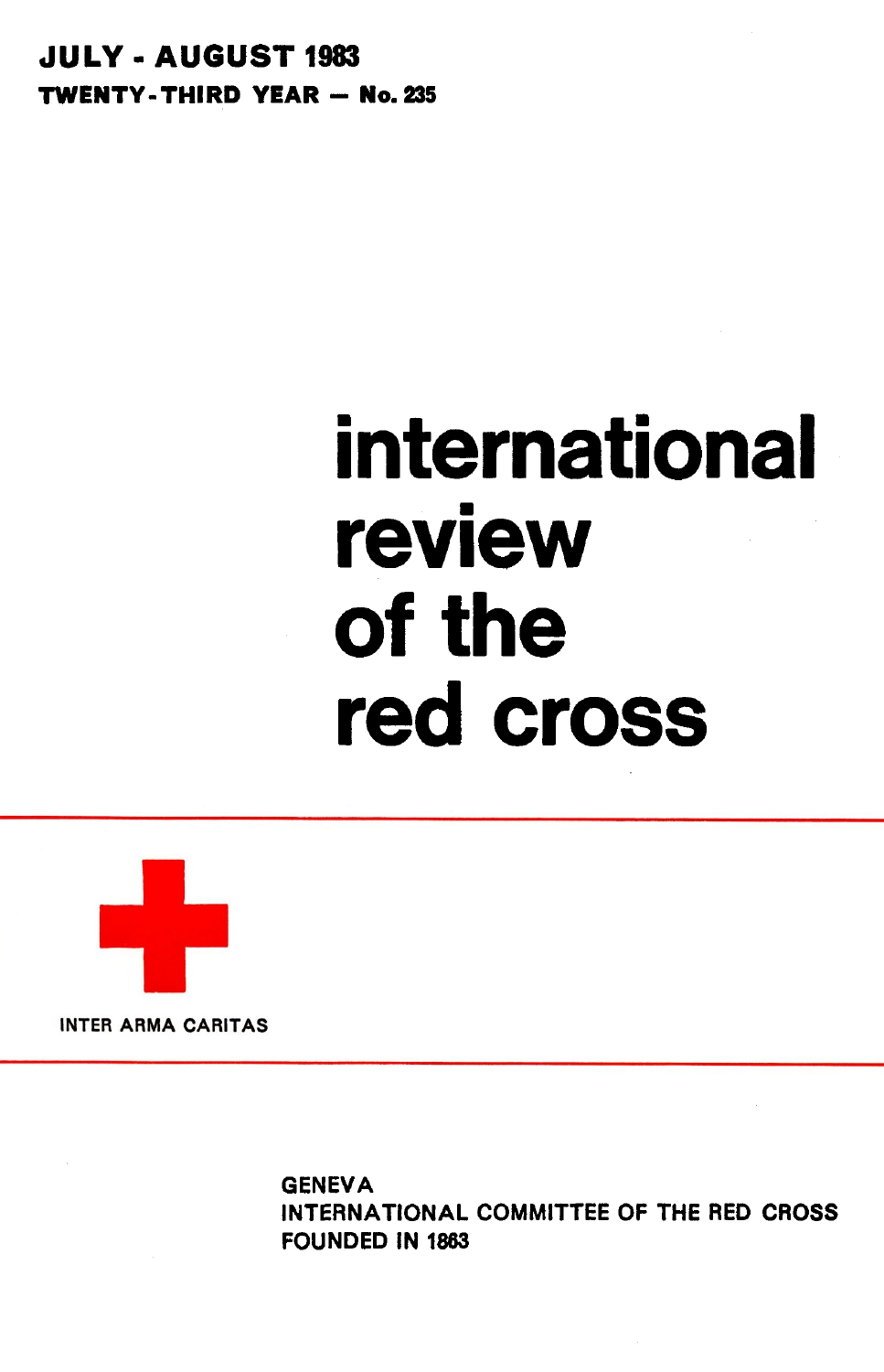### **INTERNATIONAL COMMITTEE OF THE RED CROSS**

- Mr. ALEXANDRE HAY, Lawyer, former Director-General of the Swiss National Bank, *President* (member since 1975)
- Mr. RICHARD PESTALOZZI, Doctor of Laws, *Vice-President* (1977)

Mr. VICTOR H. UMBRICHT, Doctor of Laws, Managing Director, *Vice-President* (1970) Mr. JEAN PICTET, Doctor of Laws, former Vice-President of the ICRC (1967)

MM. DENISE BINDSCHEDLER-ROBERT, Doctor of Laws, Professor at the Graduate Institute of International Studies, Geneva, Judge at the European Court of Human

Mr. MARCEL A. NAVILLE, Master of Arts, ICRC President from 1969 to 1973 (1967)

- Mr. JACOUES F. DE ROUGEMONT, Doctor of Medicine (1967)
- Mr. GILBERT ETIENNE, Professor at the Graduate Institute of International Studies and at the Institut universitaire d'études du développement, Geneva (1973)
- Mr. ULRICH MIDDENDORP, Doctor of Medicine, head of surgical department of the Cantonal Hospital, Winterthur (1973)
- Mrs. MARION BOVÉE-ROTHENBACH, Doctor of Sociology (1973)
- Mr. HANS PETER TSCHUDI, Doctor of Laws. former Swiss Federal Councillor (1973) Mr. HENRY HUGUENIN, Banker (1974)

Mr. JAKOB BURCKHARDT, Doctor of Laws, Minister Plenipotentiary (1975)

- Mr. THOMAS FLEINER. Master of Laws, Professor at the University of Fribourg (1975)
- Mr. ATHOS GALLINO. Doctor of Medicine. Mayor of Bellinzona (1977)

Mr. ROBERT KOHLER, Master of Economics (1977)

- Mr. MAURICE AUBERT, Doctor of Laws, Banker (1979)
- Mr. RUDOLF JÄCKLI, Doctor of Sciences (1979)
- Miss ANDRÉE WEITZEL, former head of the women's auxiliary service at the Federal Military Department, vice-president of the Swiss national Commission for Unesco  $(1979)$  Department, vice-president of the Swiss national Commission for Unesconditional Commission for Unescondition for Unescondition for Unescondition for Unescondition for Unescondition for Unescondition for Unescondi
- Mr. OLIVIER LONG, Doctor of Laws and Doctor of Political Science, Ambassador, former Director General of GATT (1980)
- Mr. DIETRICH SCHINDLER, Doctor of Laws, Professor at the University of Zürich (1961-1973; 1980)
- Mr. HANS HAUG, Doctor of Laws, Professor at the St-Gall School of Advanced Eco-Mr. HANS HAUG, Doctor of Laws, Professor at the St-Gall School of Advanced Eco-<br>nomic and Social Studies, former President of the Swiss Red Cross (1983)

#### **EXECUTIVE COUNCIL**

Mr. ALEXANDRE HAY, *President* Mr. RICHARD PESTALOZZI Mr. ATHOS GALLINO Mr. RUDOLF JACKLI Miss ANDREE WEITZEL Mr. OLIVIER LONG

The International Committee of the Red Cross (ICRC), together with the League of the Red Cross Societies and the 130 recognized National Red Cross and Red Crescent Societies, is one of the three components of the Internati

Red Cross.<br>An independent humanitarian institution, the ICRC is the founding body<br>of the Red Cross. As a neutral intermediary in case of armed conflicts or<br>disturbances, it endeavours on its own initiative or on the basis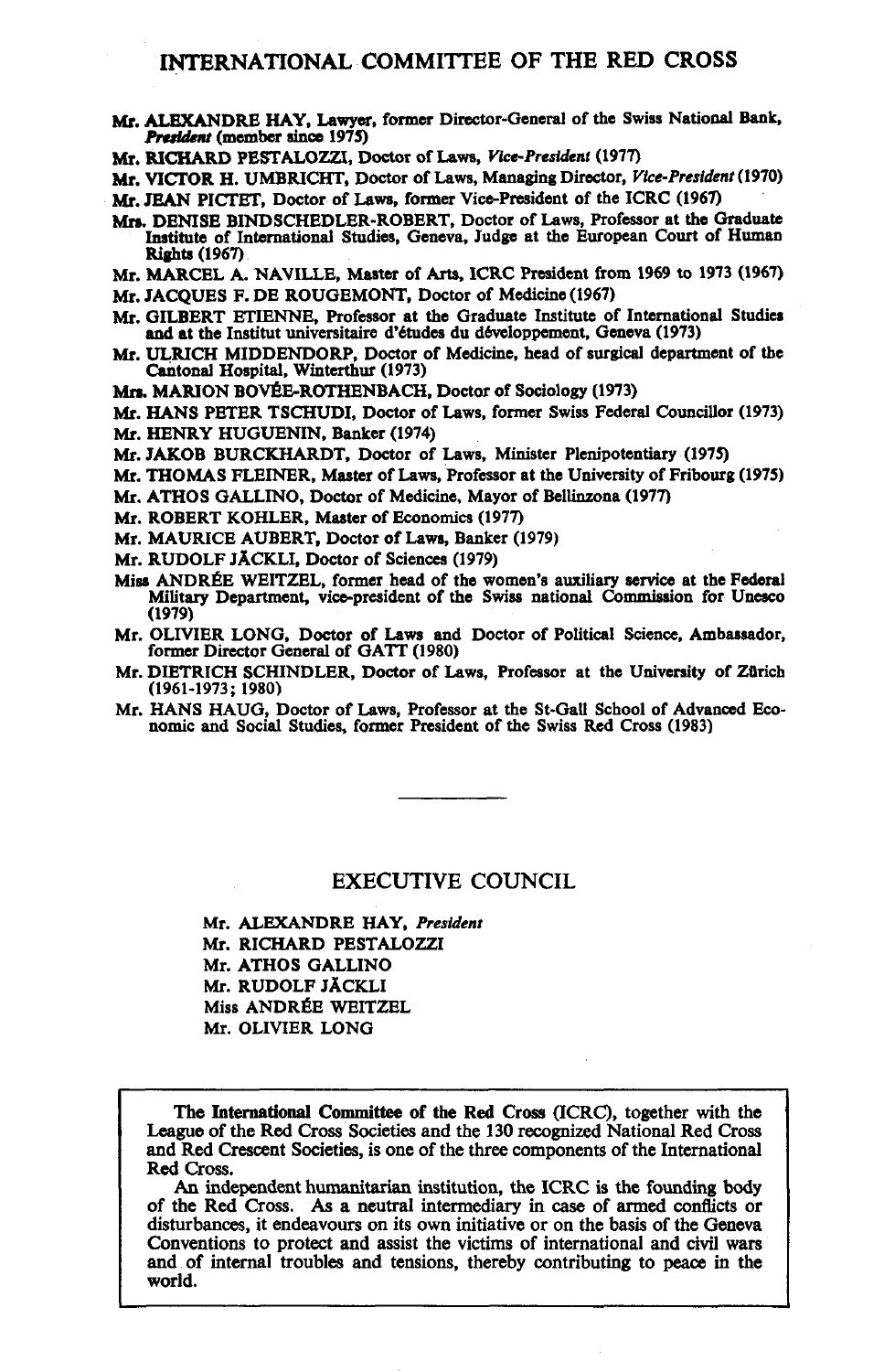## **CONTENTS**

## **INTERNATIONAL REVIEW OF THE RED CROSS**

**ISSN 0020-8604**

## **July - August 1983 - No. 235**

**Andre ' Duran d : Origi n an d Evolutio n o f th <sup>e</sup> Statute s o f th e Internationa l Re d Cros s .. . 17 5**

## *External activities:*

| Africa — Latin America — Asia — Middle |  |  |  |  |  |  |  |  |  |     |
|----------------------------------------|--|--|--|--|--|--|--|--|--|-----|
|                                        |  |  |  |  |  |  |  |  |  | 209 |

| In Poland, Seminar on International Humani-<br>tarian Law $\ldots$ 224                                |     |
|-------------------------------------------------------------------------------------------------------|-----|
| In Bulgaria, Tenth International Festival of Red<br>Cross and Health Films $\ldots$ $\ldots$ $\ldots$ | 226 |
| In Costa Rica, Twelfth Inter-American Red<br>Cross Conference $\ldots$ $\ldots$ $\ldots$ $\ldots$ 227 |     |

## **INTERNATIONAL COMMITTEE OF THE RED CROSS**

**IN THE RED CROSS WORLD**